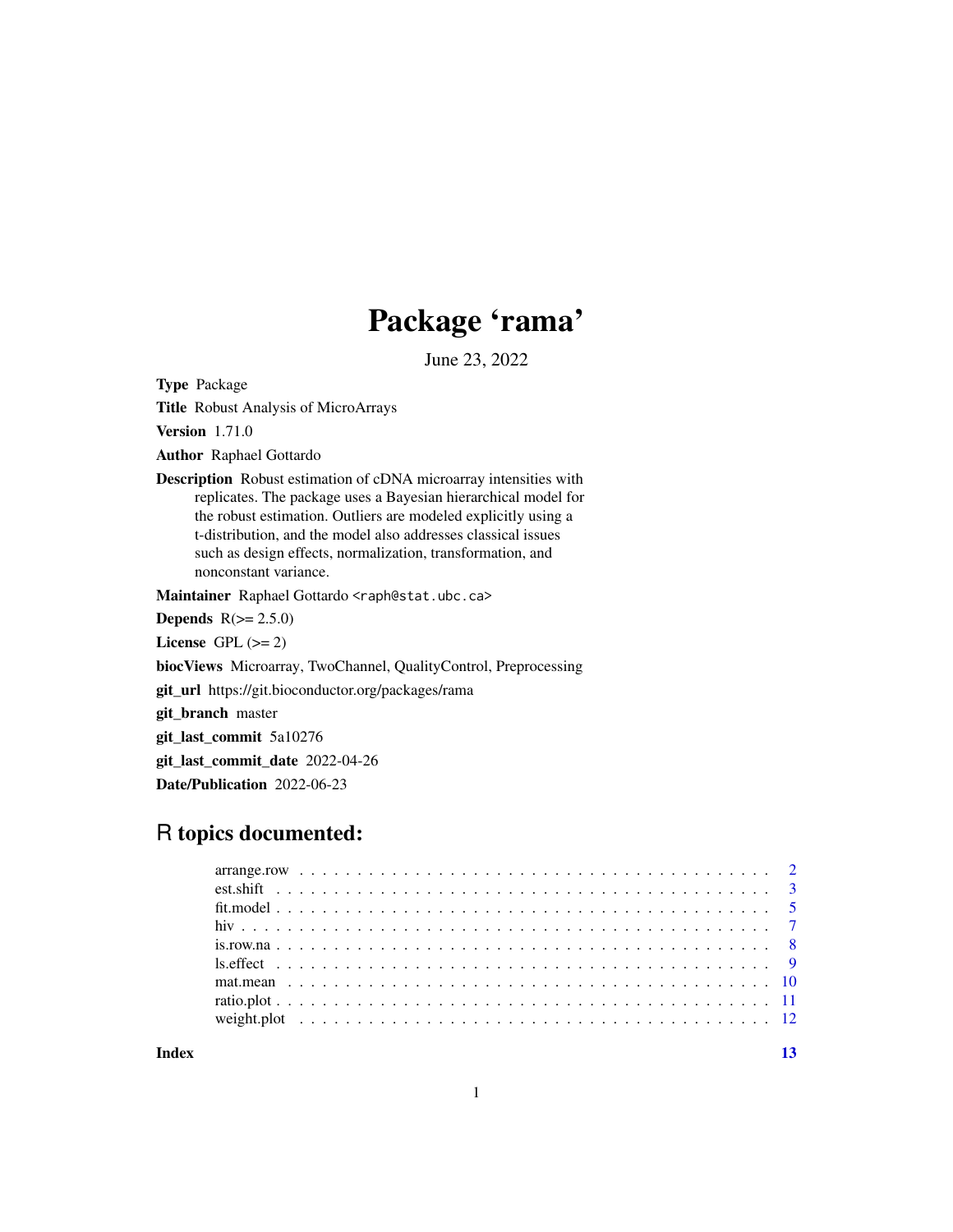<span id="page-1-0"></span>

The functions could be used to reorder a dataset to make sure that all the genes are in the same row before fitting any model. The arrange.row function is also used by the weight.plot function to map all the genes to their position on the slide.

#### Usage

arrange.row(data)

#### Arguments

data A dataset containing the row indices in the first column and the column indices in the second column. The row indices should all be distinct. All indices should start at zero!

#### Value

The ordered dataset.

#### Author(s)

Raphael Gottardo

#### References

Robust Estimation of cDNA Microarray Intensities with Replicates Raphael Gottardo, Adrian E. Raftery, Ka Yee Yeung, and Roger Bumgarner Department of Statistics, University of Washington, Box 354322, Seattle, WA 98195-4322

#### See Also

weight.plot

```
data(hiv)
### Put the indices in the first two columns and
### reorder the first 4 replicates
new.data<-cbind(hiv[,9:10],hiv[,1:4])
ordered.data<-arrange.row(new.data)
```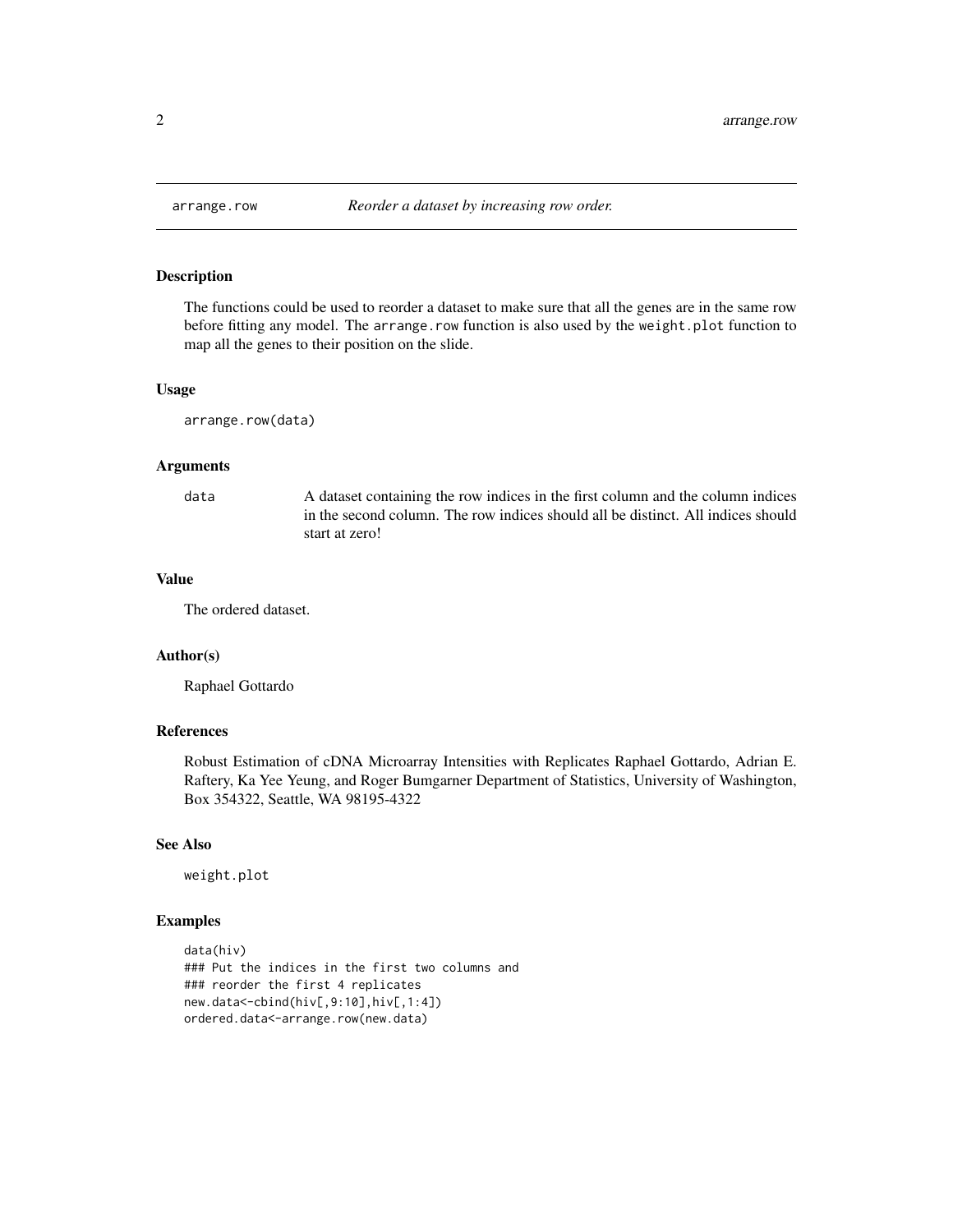<span id="page-2-0"></span>

Estimate the shift in the log transformation when fitting the Hierarchical model as in bayes.rob.

#### Usage

est.shift(sample1,sample2,B=1000,min.iter=0,batch=10,mcmc.obj=NULL,dye.swap=FALSE,nb.col1=NULL,all.

#### Arguments

| sample1     | The matrix of intensity from the sample 1. Each row corresponds to a different<br>gene.                                                                                                          |
|-------------|--------------------------------------------------------------------------------------------------------------------------------------------------------------------------------------------------|
| sample2     | The matrix of intensity from the sample 2. Each row corresponds to a different<br>gene.                                                                                                          |
| B           | The number of iteration used the MCMC algorithm.                                                                                                                                                 |
| min.iter    | The length of the burn-in period in the MCMC algorithm.min.iter should be<br>less than B.                                                                                                        |
| batch       | The thinning value to be used in the MCMC. Only every batch-th iteration will<br>be stored.                                                                                                      |
| $m$ cmc.obj | An object of type meme. shift, as returned by est. shift. If no meme. obj, the<br>MCMC is initialized to the least squares estimates.                                                            |
| dye.swap    | A logical value indicating if the experiment was a dye swap experiment.                                                                                                                          |
| nb.col1     | An integer value correspinding to the number of arrays (columns) in the first<br>group of the dye swap experiment. In other words, the number of replicates<br>before the dyes have been swaped. |
| all.out     | A logical value indicating if all the parameters should be outputted. If all.out<br>is FALSE, only the posterior mean is outputted. This could be used to save<br>memory.                        |
| verbose     | A logical value indicating if the current MCMC iteration number should be<br>printed out.                                                                                                        |

#### Details

The estimation is done by fitting the same model (as in fit.model) with constant variance, Gaussian errors and a prior for the shift. The main purpose of this function is to estimate the shift in the log transformation. Parameter estimation is carried out using Markov Chain Monte Carlo. The shift is estimated with the posterior mean.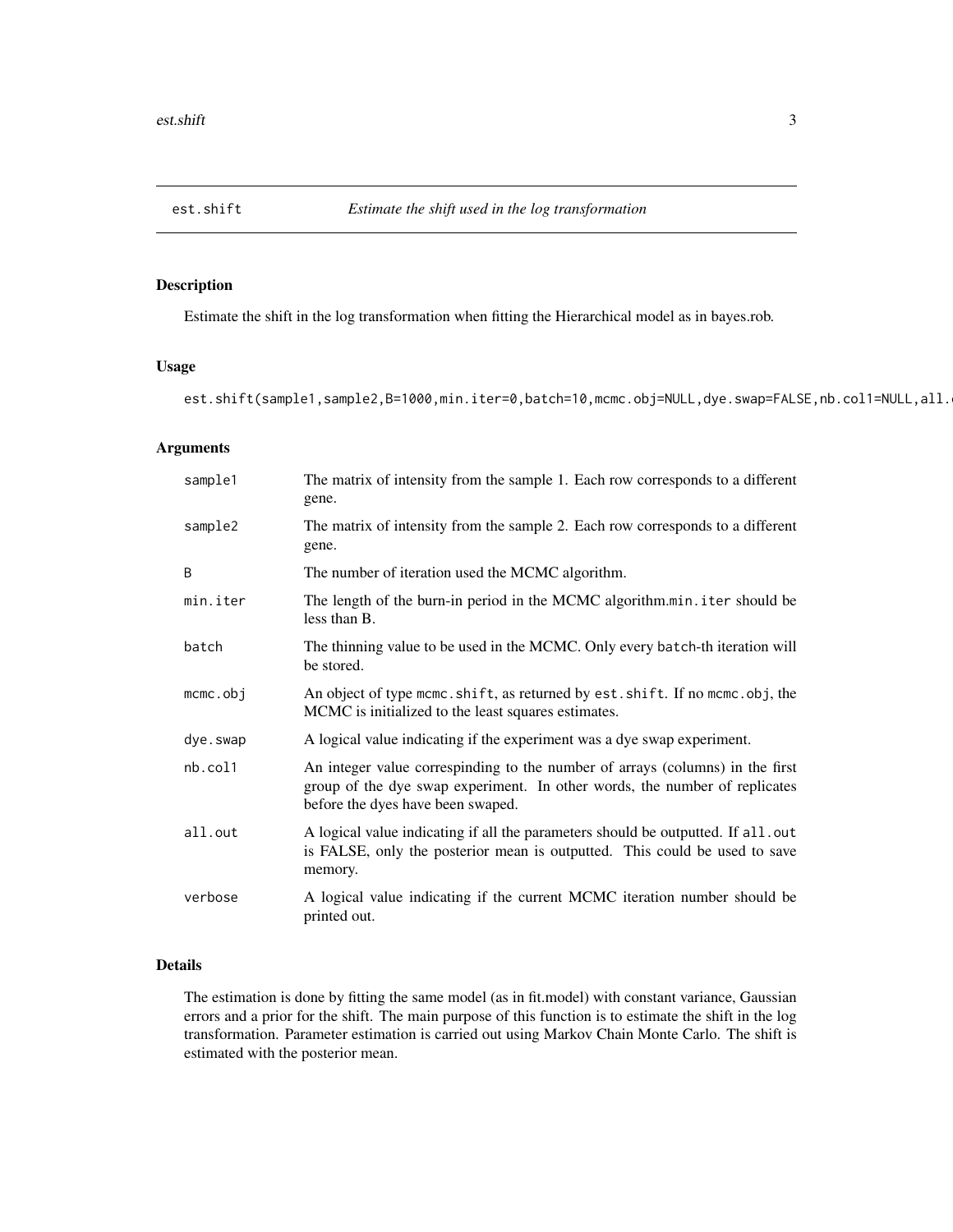#### Value

An object of type mcmc.est containing the sampled values from the posterior distribution.

| mu            | A vector containing the sampled values from mu, the baseline intensity.                           |
|---------------|---------------------------------------------------------------------------------------------------|
| alpha2        | A vector containing the sampled values from alpha2, the sample effect.                            |
| beta2         | A vector containing the sampled values from beta2, the dye effect.                                |
| delta22       | A vector containing the sampled values from delta_22, the dye*sample inter-<br>action.            |
| eta           | A matrix, each row contains the sampled values from the corresponding array<br>effect.            |
| gamma1        | A matrix, each row contains the sampled values from the corresponding gene<br>effect in sample 1. |
| gamma2        | A matrix, each row contains the sampled values from the corresponding gene<br>effect in sample 1. |
| lambda.gamma1 | A vector containing the sampled values for the precision of the gene effect prior<br>in sample 1. |
| lambda.gamma2 | A vector containing the sampled values for the precision of the gene effect prior<br>in sample 2. |
| rho           | A vector containing the sampled values from between sample correlation coef-<br>ficient rho       |
| lambda_eps1   | A vector containing the sampled values from the gene precision in sample 1.                       |
| lambda_eps2   | A vector containing the sampled values from the gene precision in sample 2.                       |
| shift         | A vector containing the sampled values from the shift.                                            |

#### Author(s)

Raphael Gottardo

#### References

Robust Estimation of cDNA Microarray Intensities with Replicates Raphael Gottardo, Adrian E. Raftery, Ka Yee Yeung, and Roger Bumgarner Department of Statistics, University of Washington, Box 354322, Seattle, WA 98195-4322

#### See Also

fit.model

```
data(hiv)
### Initialize the proposals
mcmc.hiv<-est.shift(hiv[1:10,c(1:4)],hiv[1:10,c(5:8)],B=2000,min.iter=000,batch=1,mcmc.obj=NULL,dye.swap=TRUE,
```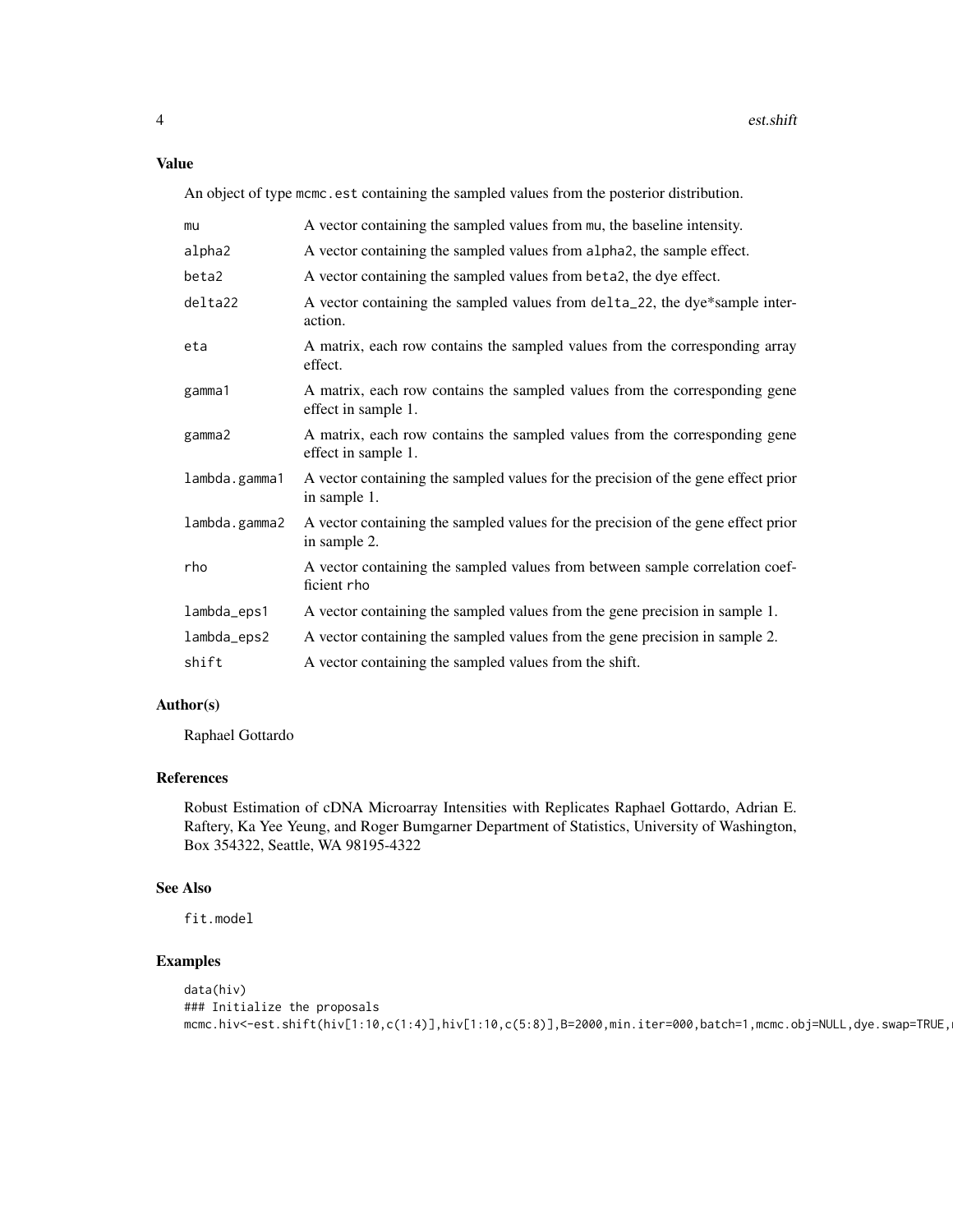<span id="page-4-0"></span>

Estimate the log transformed intensities of each sample of a replicated microarray experiment. The estimation is done via Hiearchical Bayesian Modeling.

#### Usage

fit.model(sample1,sample2,B=1000,min.iter=0,batch=10,shift=NULL,mcmc.obj=NULL,dye.swap=FALSE,nb.col verbose=FALSE)

#### Arguments

| sample1     | The matrix of intensity from the sample 1. Each row corresponds to a different<br>gene.                                                                                                          |
|-------------|--------------------------------------------------------------------------------------------------------------------------------------------------------------------------------------------------|
| sample2     | The matrix of intensity from the sample 2. Each row corresponds to a different<br>gene.                                                                                                          |
| B           | The number of iteration used the MCMC algorithm.                                                                                                                                                 |
| min.iter    | The length of the burn-in period in the MCMC algorithm.min.iter should be<br>less than B.                                                                                                        |
| batch       | The thinning value to be used in the MCMC. Only every batch-th iteration will<br>be stored.                                                                                                      |
| $m$ cmc.obj | An object of type mcmc, as returned by fit. model. mcmc. obj is used to initial-<br>ized the MCMC. If no mcmc.obj, the MCMC is initialized to the least squares<br>estimates.                    |
| shift       | The shift to be used in the log transformation. If shift=NULL is specified (de-<br>fault), it is estimated using est. shift                                                                      |
| dye.swap    | A logical value indicating if the experiment was a dye swap experiment.                                                                                                                          |
| nb.col1     | An integer value corresponding to the number of arrays (columns) in the first<br>group of the dye swap experiment. In other words, the number of replicates<br>before the dyes have been swaped. |
| all.out     | A logical value indicating if all the parameters should be outputted. If all.out<br>is FALSE, only the posterior mean is outputted. This could be used to save<br>memory.                        |
| ci          | A number between 0 and 1 corresponding to the level used when computing log<br>ratio credible intervals. If all. out is FALSE, this option is ignored.                                           |
| verbose     | A logical value indicating if the current MCMC iteration number should be<br>printed out.                                                                                                        |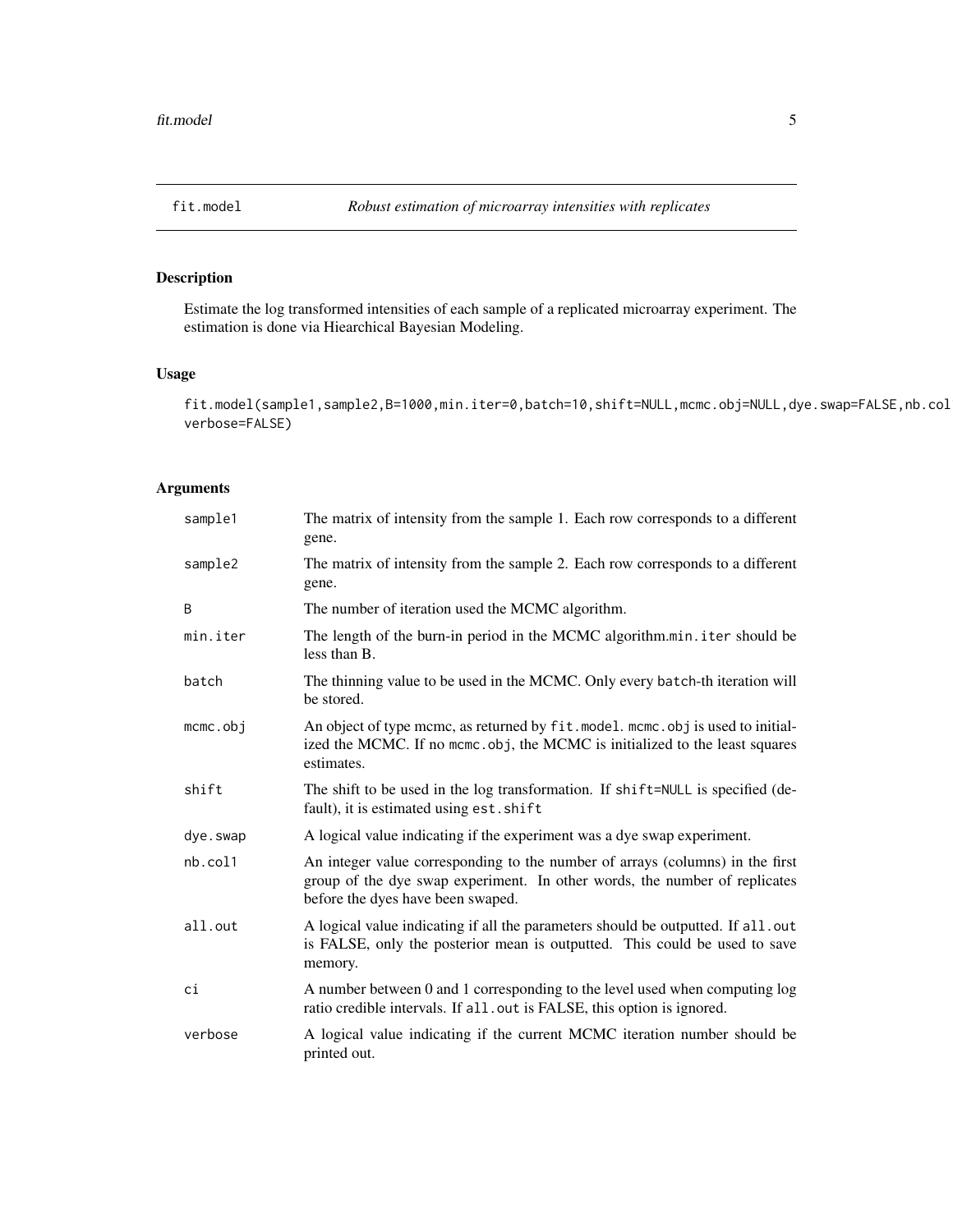#### Details

The function fits a hierarchical Bayesian model for robust estimation of cDNA microarray intensities. Our model addresses classical issues such as design effects, normalization and transformation. Outliers are modeled explicitly using a t-distribution. Parameter estimation is carried out using Markov Chain Monte Carlo.

#### Value

An object of type mcmc containing the sampled values from the posterior distribution.

| mu            | A vector containing the sampled values from mu, the baseline intensity.                                                                                                               |
|---------------|---------------------------------------------------------------------------------------------------------------------------------------------------------------------------------------|
| alpha2        | A vector containing the sampled values from alpha2, the sample effect.                                                                                                                |
| beta2         | A vector containing the sampled values from beta2, the dye effect.                                                                                                                    |
| delta22       | A vector containing the sampled values from delta_22, the dye*sample inter-<br>action.                                                                                                |
| eta           | A matrix, each row contains the sampled values from the corresponding array<br>effect.                                                                                                |
| gamma1        | A matrix, each row contains the sampled values from the corresponding gene<br>effect in sample 1.                                                                                     |
| gamma2        | A matrix, each row contains the sampled values from the corresponding gene<br>effect in sample 1.                                                                                     |
| q.low         | A vector containing the lower bounds for the log ratio credible intervals, i.e. the<br>credible intervals for gamma1-gamma2.                                                          |
| q.up          | A vector containing the upper bounds for the log ratio credible intervals, i.e. the<br>credible intervals for gamma1-gamma2.                                                          |
| lambda.gamma1 | A vector containing the sampled values for the precision of the gene effect prior<br>in sample 1.                                                                                     |
| lambda.gamma2 | A vector containing the sampled values for the precision of the gene effect prior<br>in sample 2.                                                                                     |
| rho           | A vector containing the sampled values from between sample correlation coef-<br>ficient rho                                                                                           |
| lambda_eps1   | A matrix, each row contains the sampled values from the corresponding gene<br>precision in sample 1.                                                                                  |
| lambda_eps2   | A matrix, each row contains the sampled values from the corresponding gene<br>precision in sample 2.                                                                                  |
| a.eps         | A vector containing the sampled values for the mean of the prior of the genes<br>precision.                                                                                           |
| b.eps         | A vector containing the sampled values for the variance of the prior of the genes<br>precision.                                                                                       |
| W             | A matrix, each element (i,j) correspond to the posterior mean of the sampled<br>weights of replicate j in gene i.To save memory, we only store the posterior<br>means of the weigths. |
| shift         | The value of the shift.                                                                                                                                                               |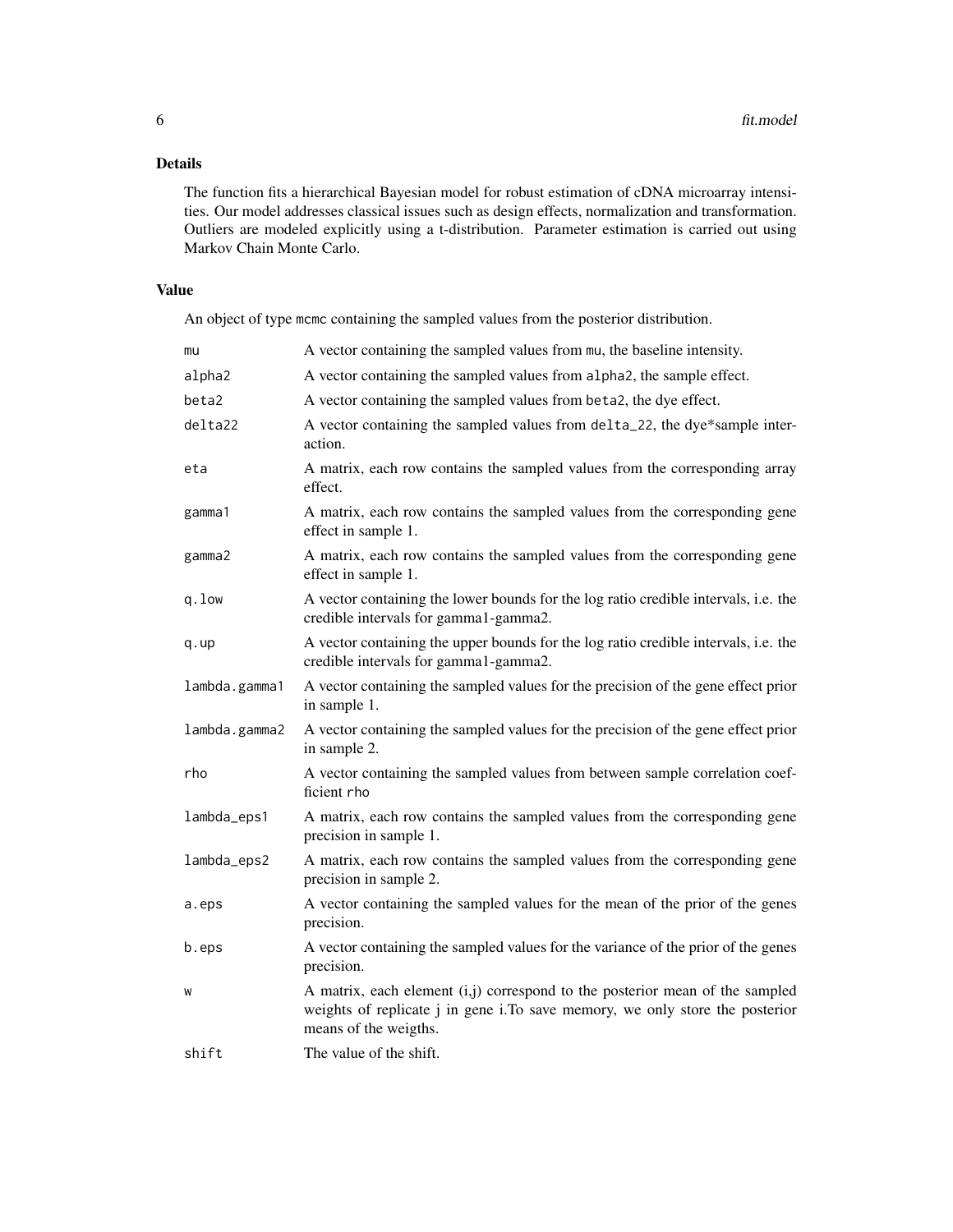<span id="page-6-0"></span>hiv and the state of the state of the state of the state of the state of the state of the state of the state of the state of the state of the state of the state of the state of the state of the state of the state of the st

#### Author(s)

Raphael Gottardo

#### References

Robust Estimation of cDNA Microarray Intensities with Replicates Raphael Gottardo, Adrian E. Raftery, Ka Yee Yeung, and Roger Bumgarner Department of Statistics, University of Washington, Box 354322, Seattle, WA 98195-4322

#### See Also

est.shift

#### Examples

```
data(hiv)
mcmc.hiv<-fit.model(hiv[1:10,c(1:4)],hiv[1:10,c(5:8)],B=2000,min.iter=000,batch=1,shift=30,mcmc.obj=NULL,dye.s
```
hiv *Cellular gene expression upon human immunodeficiency virus type 1 infection of CD4+-T-Cell lines*

#### Description

This data set consists of 4 experiments using the same RNA preparation on 4 different slides. The expression levels of ~7000 cellular RNA transcripts were assessed in CD4-T-cell lines at time \$t=24\$ hour after infection with HIV virus type 1. The first 4 columns correspond to the first treatment state (hiv infected). The second four represent the control state. The experiment is a balanced dye swap experiment. Finally, the last two columns contain the row and column positions of each gene on the array (slide).

#### Usage

data(hiv)

#### Source

http://expression.microslu.washington.edu/expression/vantwoutjvi2002.html

#### References

van't Wout, A. B. ,Lehrma, G. K., Mikheeva, S. A., O'Keeffe, G. C., Katze, M. G., Bumgarner, R. E., Geiss, G. K. and Mullins, J. I. Cellular gene expression upon human immunodeficiency virus type 1 infection of CD4+-T-Cell lines Journal of Virology, 2003. 77(2):1392-1402.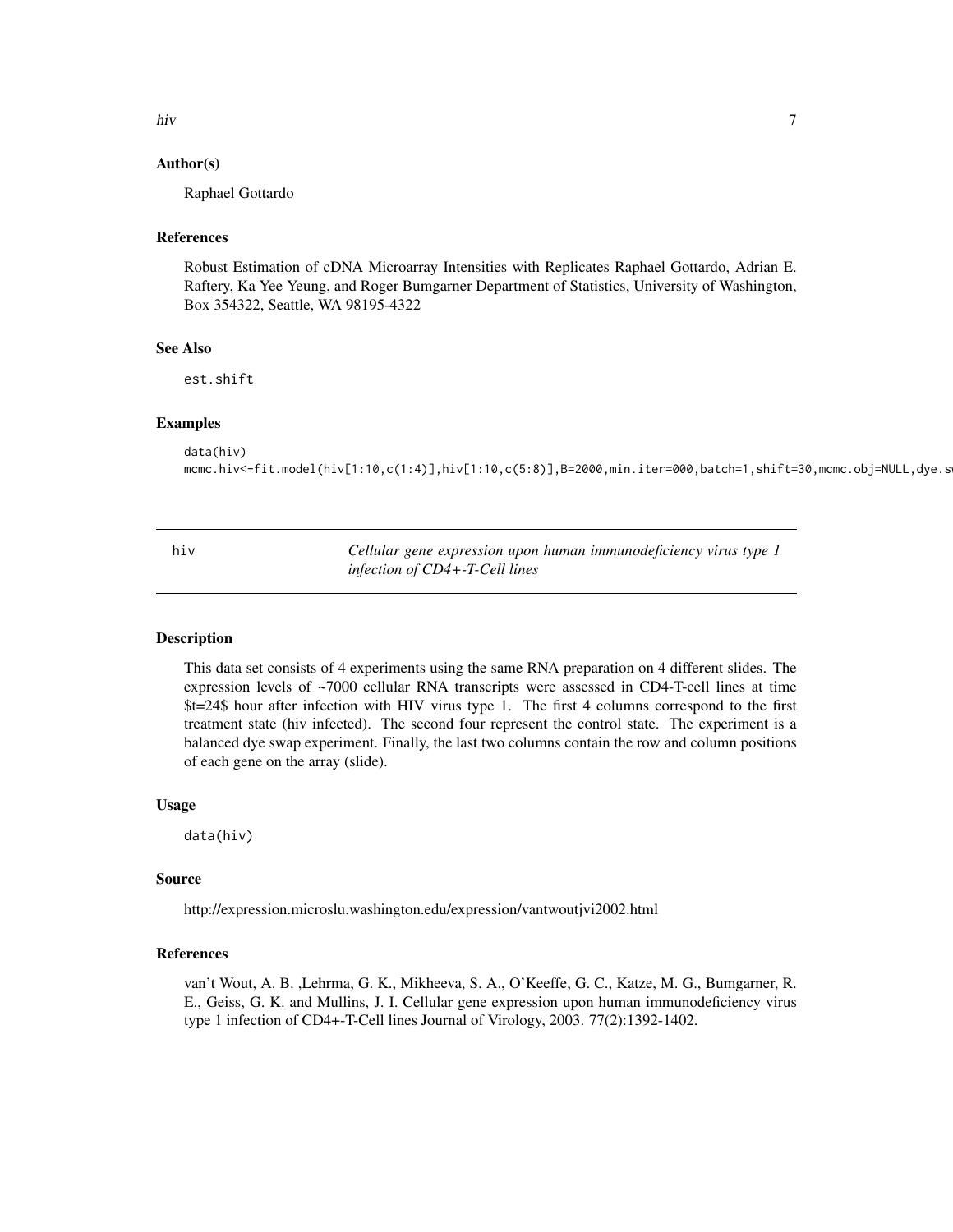<span id="page-7-0"></span>

The function returns a vector of logical variables, one for each row of the matrix. The variable is TRUE if the row does not contain any missing values and FAlSE otherwise.

#### Usage

is.row.na(data)

#### Arguments

data The data matrix.

#### Value

The vector of logical variable

#### Author(s)

Raphael Gottardo

#### See Also

is.na

#### Examples

```
### Generate a matrix
M<-matrix(rnorm(100),10,10)
M[1,1]<-NA
M[1,2]<- -Inf
M[3,10]<-NA
```
### Indices of the rows without missing values ind<-is.row.na(M)

```
### Submatrix of M with finite values
M.finite<-M[ind,]
```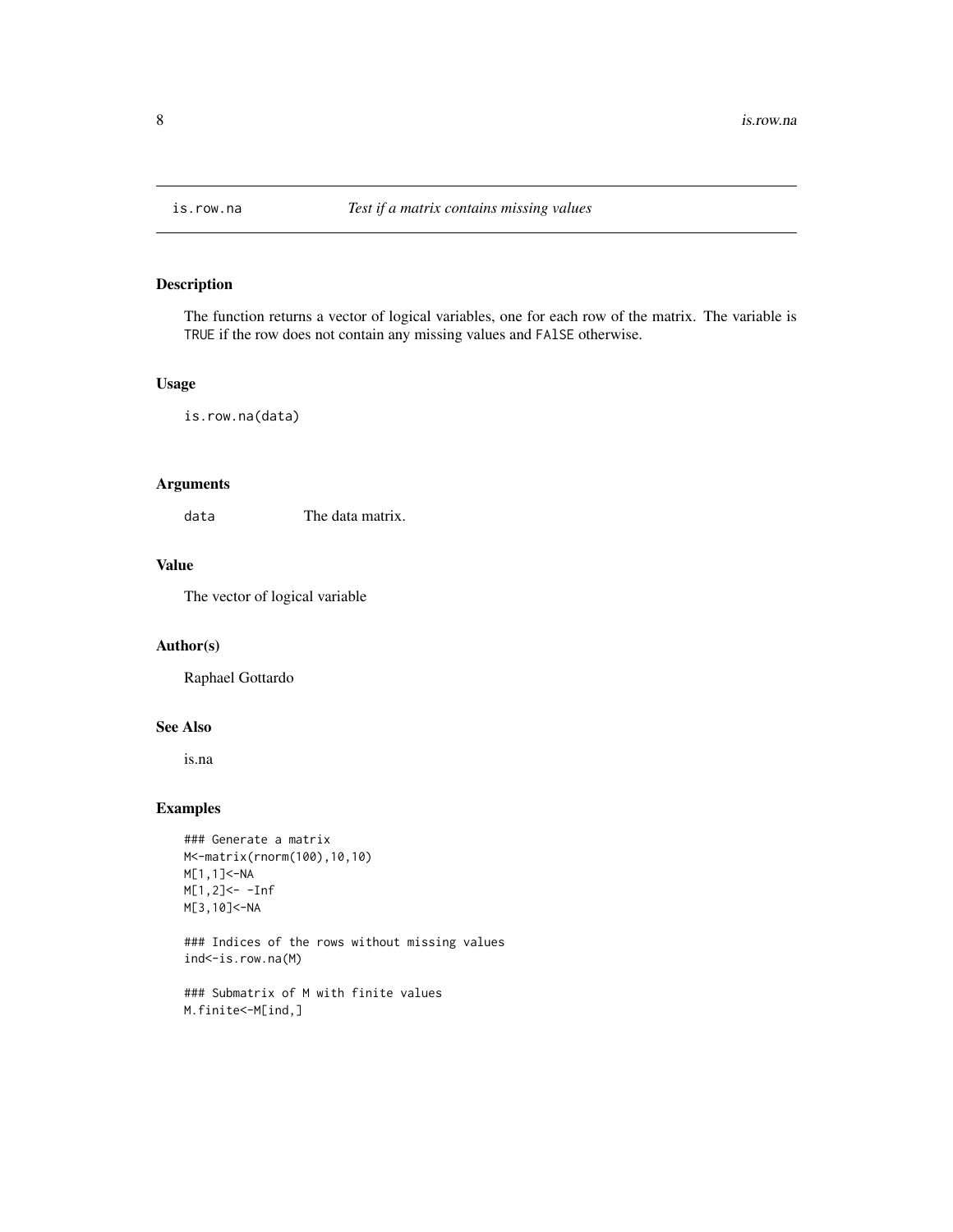<span id="page-8-0"></span>

Compute the least squares estimates of the all the effects of the general model.

### Usage

```
ls.effect(sample1,sample2,dye.swap=FALSE,nb.col1=NULL)
```
### Arguments

| sample1  | The matrix of intensity from the sample 1. Each row corresponds to a different<br>gene.                                                                                                          |
|----------|--------------------------------------------------------------------------------------------------------------------------------------------------------------------------------------------------|
| sample2  | The matrix of intensity from the sample 2. Each row corresponds to a different<br>gene.                                                                                                          |
| dye.swap | A logical value indicating if the experiment was a dye swap experiment.                                                                                                                          |
| nb.col1  | An integer value correspinding to the number of arrays (columns) in the first<br>group of the dye swap experiment. In other words, the number of replicates<br>before the dyes have been swaped. |

#### Value

| mu      | The baseline intensity          |
|---------|---------------------------------|
| alpha2  | The sample effect               |
| beta2   | The dye effect                  |
| delta22 | The dye*sample interaction      |
| eta     | The array effects               |
| gamma1  | The genes effects in sample 1   |
| gamma2  | The genes effect in sample 2    |
| M1      | The main effects in sample 1    |
| M2      | The main effects in sample 2    |
| R1      | The residuals from the sample 1 |
| R2      | The residuals from the sample 2 |

#### Author(s)

Raphael Gottardo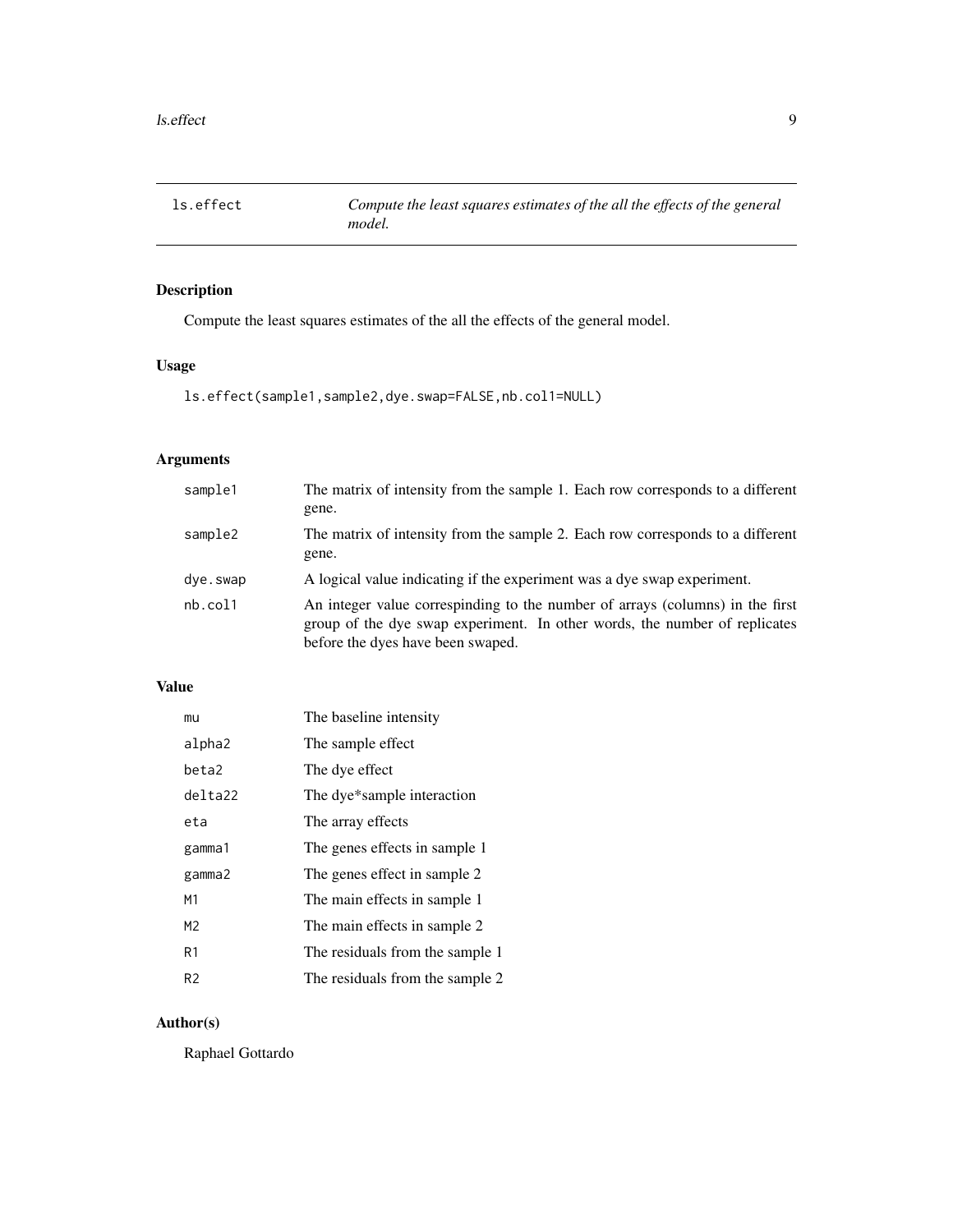#### <span id="page-9-0"></span>References

Robust Estimation of cDNA Microarray Intensities with Replicates Raphael Gottardo, Adrian E. Raftery, Ka Yee Yeung, and Roger Bumgarner Department of Statistics, University of Washington, Box 354322, Seattle, WA 98195-4322

#### See Also

fit.model

#### Examples

```
### Compute the least squares effects on the log scale
data(hiv)
ls.fx<-ls.effect(log2(hiv[,c(1:4)]),log2(hiv[,c(5:8)]),dye.swap=TRUE,nb.col1=2)
```
mat.mean *Compute the mean and standard deviation of each row in a data matrix*

#### Description

This function computes the mean and standard deviation of each row in a data matrix. The source code is written in C. As a consequence, the computation is quite fast.

### Usage

mat.mean(data)

#### Arguments

data The data matrix.

#### Value

A matrix, the first columns contain the means, the second the standard deviations.

#### Author(s)

Raphael Gottardo

#### See Also

[mean](#page-0-0),[sd](#page-0-0)

```
data(hiv)
sample1 <- hiv[, 1:4]
ms1<-mat.mean(sample1)
```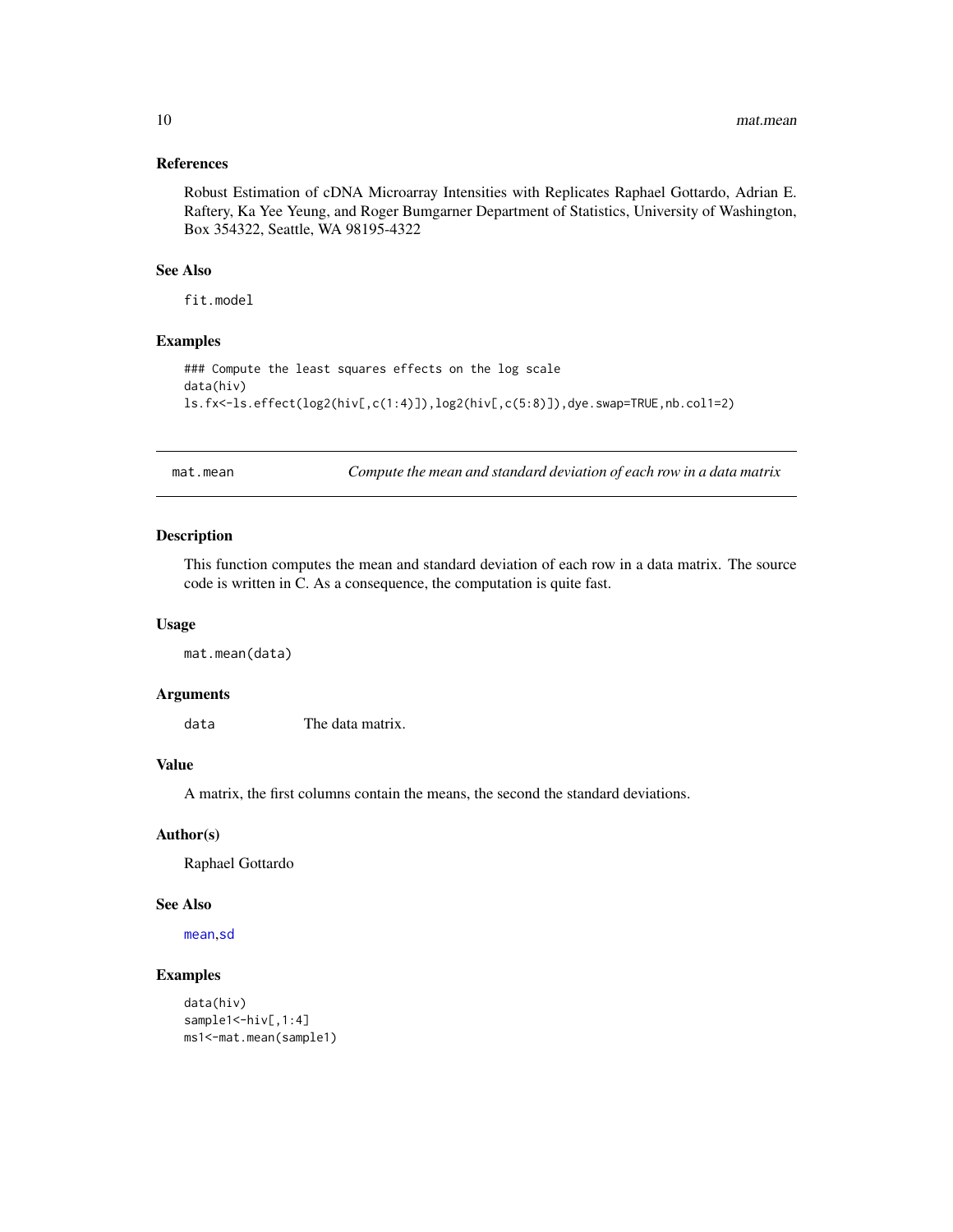<span id="page-10-0"></span>

Plot the estimated log2(gamma1/gamma2) against log2(gamma1\*gamma2)/2.

#### Usage

```
ratio.plot(mcmc.obj,col=1,pch=1)
```
#### Arguments

| mcmc.obi | An object of class mome as returned by fit. model |
|----------|---------------------------------------------------|
| col      | The color to be used for the symbols              |
| pch      | The type of symbols to be used.                   |

#### Value

The graph!

#### Author(s)

Raphael Gottardo

#### References

Robust Estimation of cDNA Microarray Intensities with Replicates Raphael Gottardo, Adrian E. Raftery, Ka Yee Yeung, and Roger Bumgarner Department of Statistics, University of Washington, Box 354322, Seattle, WA 98195-4322

#### See Also

fit.model

```
data(hiv)
### Initialize the proposals
mcmc.hiv<-fit.model(hiv[1:10,c(1:4)],hiv[1:10,c(5:8)],B=2000,min.iter=000,batch=1,shift=30,mcmc.obj=NULL,dye.s
ratio.plot(mcmc.hiv,col=1,pch=1)
```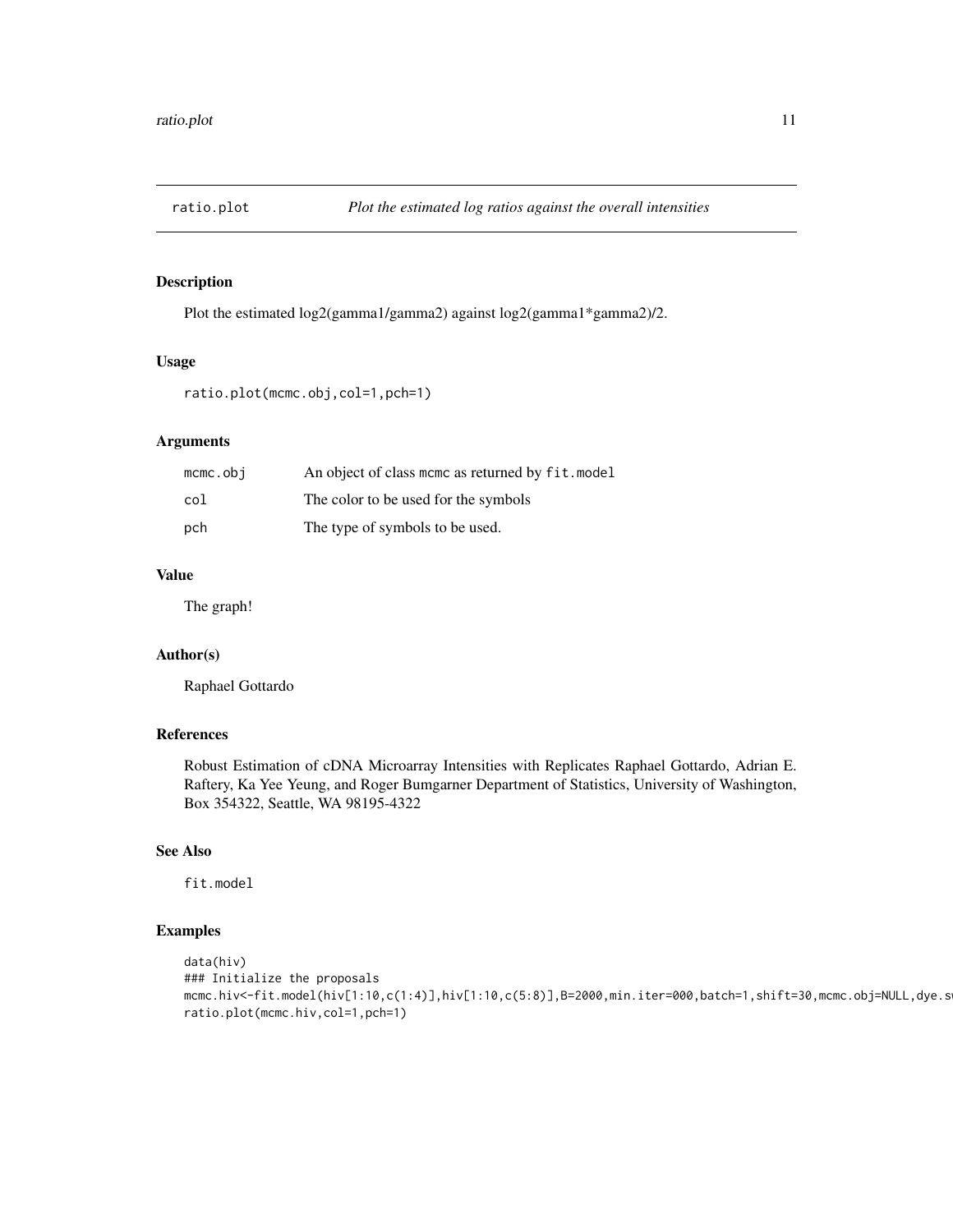<span id="page-11-0"></span>

Plot the weights of a given array using the spatial location of the genes on the slide.This function is a useful diagnostic tool.

#### Usage

weight.plot(mcmc.obj,coordinate,array=1)

#### Arguments

| $m$ c $m$ c.obj | An object of class mome as returned by fit. model                                                                                                                                                                                                                                |
|-----------------|----------------------------------------------------------------------------------------------------------------------------------------------------------------------------------------------------------------------------------------------------------------------------------|
| coordinate      | The coordinate of each gene on the corresponding array. The coordinates should<br>be a two column integer valued matrix containing the row indices (column 1)<br>and the column indices (column 2). The row indices should all be distinct. All<br>indices should start at zero! |
| array           | An integer corresponding to the array number to be plotted.                                                                                                                                                                                                                      |

#### Value

The image plot of the weights. A small weight (bright color) correspond to an outlier.

#### Author(s)

Raphael Gottardo

#### References

Robust Estimation of cDNA Microarray Intensities with Replicates Raphael Gottardo, Adrian E. Raftery, Ka Yee Yeung, and Roger Bumgarner Department of Statistics, University of Washington, Box 354322, Seattle, WA 98195-4322

#### See Also

arrange.row

```
data(hiv)
### Initialize the proposals
mcmc.hiv<-fit.model(hiv[1:640,c(1:4)],hiv[1:640,c(5:8)],B=1000,min.iter=500,batch=1,shift=30,mcmc.obj=NULL,dye
weight.plot(mcmc.hiv,hiv[1:640,9:10],array=3)
```